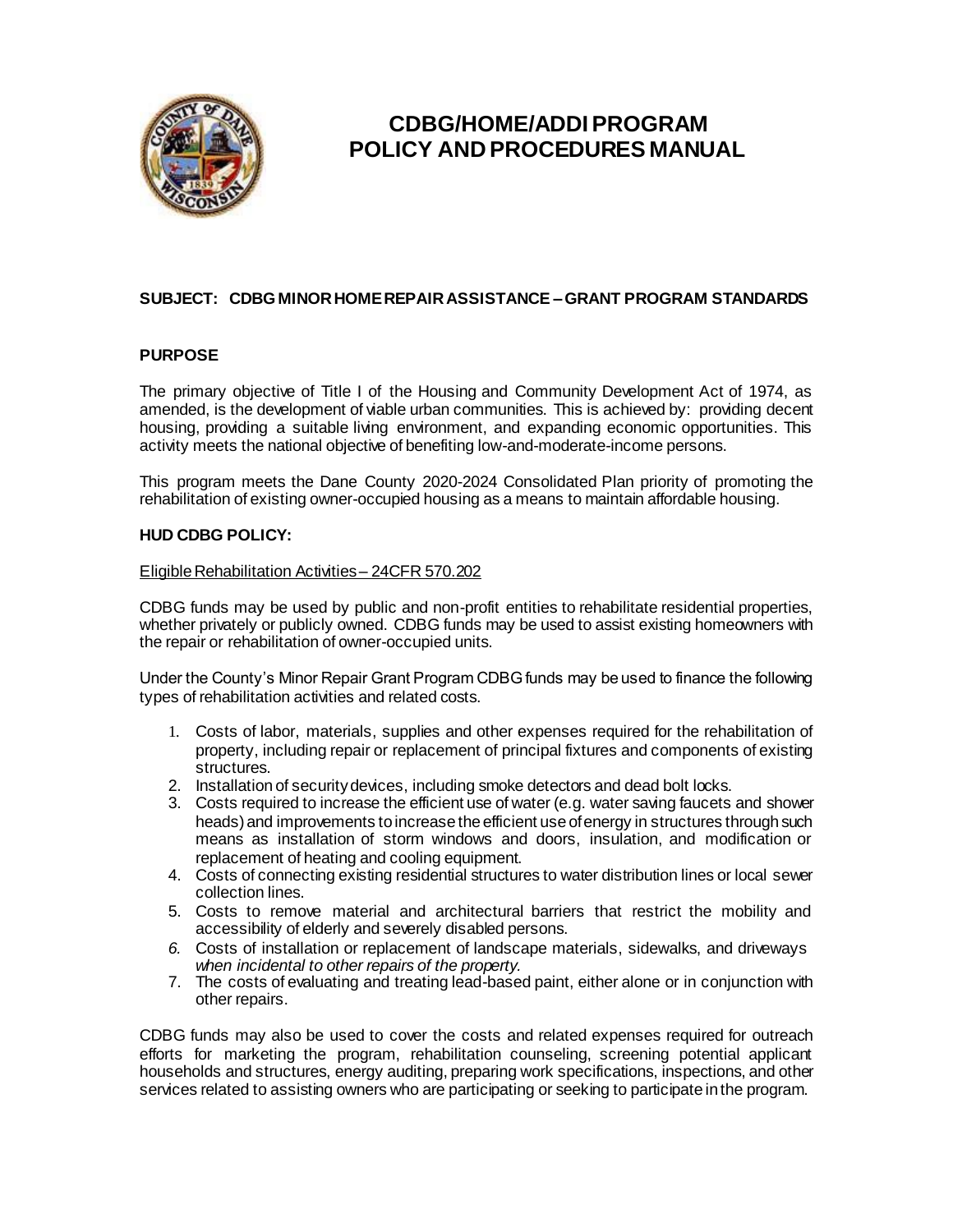## **ELIGIBLEPROGRAM PARTICIPANTS**

- a. Eligible program participants must occupy the home to be repaired and have no intent of discontinuing occupancy of the home in the foreseeable future.
- b. Eligible program participants must meet the Department of Housing and Urban Development (HUD) income requirements for low-and-moderate income households at the time of application.
- c. Eligible program participantsmust be current on property taxesforthe assisted unit.

## **RIGHT TOFINANCIAL PRIVACY ACT OF 1978 NOTICE**

The Department of Housing and Urban Development (HUD) has a right of access to financial records held by any financial institution in connection with the consideration or administration of the grant for which the borrower applied. Financial records involving the transaction will be available to HUD but will not be disclosed or released to another Government agency or Department without the borrower's consent except as required or permitted by law.

## **ELIGIBLEPROPERTIES**

- a. Existing owner-occupied, single-family, residential properties containing one dwelling unit.
- b. Manufactured housing is eligible when such housing constitutes part of the community's permanent housing stock (24 CFR 570.202 (a)(5)).
- c. Property must be located in one of the participating municipalities of the Dane County Urban County Consortium.
- d. The assessed value of the property may not exceed 95 percent of the median purchase price of a single-family house for Dane County as published by HUD.

## **ELIGIBLEWORKITEMS**

In order for a repair to be eligible under the County's Minor Repair Assistance Grant Program it must correct a failing condition noted on a Housing Quality Standards Inspection Form. Repairs and/or modifications may also be made to allow accessibility to accommodate a disability. Repairs must be able to be completed within the household assistance limits of the program.

#### EligibleWork Items

- ◆ Abatement of asbestos hazards
- Chimney repair or replacement orflue liner replacement
- Code repairs and upgrades for plumbing, heating, or electrical systems
- **Exterior painting**
- ◆ Foundation repair
- ◆ Gutter and downspout repair or replacement
- Wall and attic insulation
- Plumbing fixture repair or replacement
- Porch repair or reconstruction (including concrete stairs and stoops), including rampsfor ADA accessibility
- Removal and replacement of deteriorated, hazardous concrete, excluding garage slab replacement